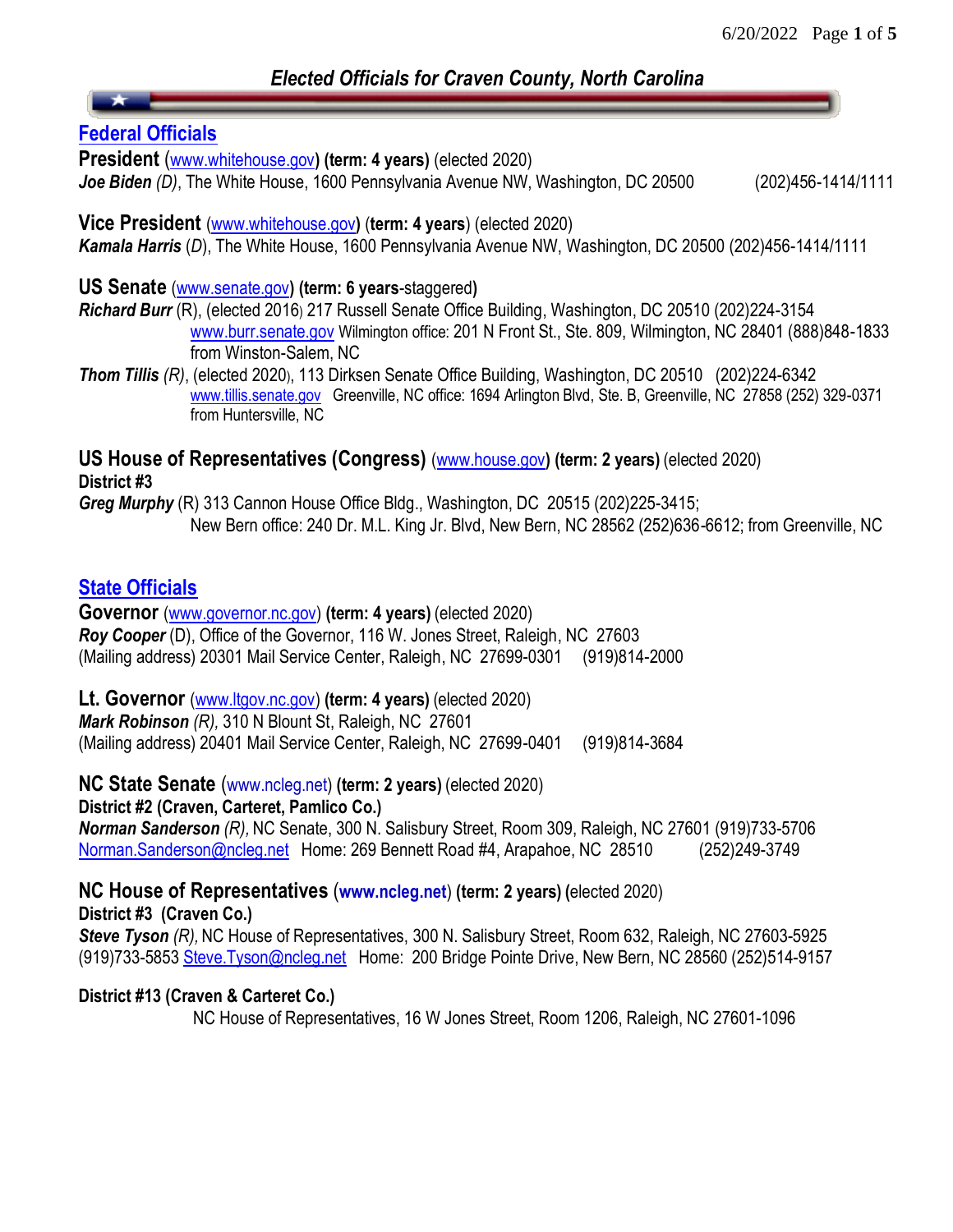## **[County Officials](http://www.cravencountync.gov/departments/elc/campaignfinance/craven.cfm)**

**District Attorney (term: 4 years)** (elected 2018) (*Craven/Pamlico/Carteret Co.)*

Scott E. Thomas (R), 308 Broad Street, New Bern, NC 28560 (Mailing address) PO Box 1468, New Bern, NC 28563 (252)639-3010 Fax (252)639-3131

#### **Clerk of Superior Court (term: 4 years)** (elected 2018) [terri.w.sharp@nccourts.org](mailto:terri.w.sharp@nccourts.org)

Terri W. Sharp (D), 302 Broad Street, New Bern, NC 28560 (Mailing address) PO Box 1187, New Bern, NC 28563 (252)639-3000 Fax (252)514-4891

#### **Sheriff (term: 4 years)** (elected 2018)

Chip Hughes (R), 1100 Clarks Road, New Bern, NC 28562 (Mailing address) PO Box 1027, New Bern, NC 28563 (252)636-6620 Fax (252)636-3686

**Register of Deeds (term: 4 years)** (elected 2020) [regdeeds@cravencountync.gov](mailto:regdeeds@cravencountync.gov) Sherri Richard (D), 226 Pollock Street, New Bern, NC 28560 (252)636-6617 Fax (252)636-1937

| Craven County Board of Commissioners (www.cravencountync.gov) (term: 4 years) (elected 2018)<br>406 Craven Street, New Bern, NC 28560 (252)636-6601 Fax (252)637-0526 |                                                                                       |                |  |  |
|-----------------------------------------------------------------------------------------------------------------------------------------------------------------------|---------------------------------------------------------------------------------------|----------------|--|--|
| District 1- Thomas "Tom" F. Mark (R), 152 Finch Lane, New Bern, NC 28560                                                                                              |                                                                                       | (252) 349-8775 |  |  |
| tmark@cravencountync.gov                                                                                                                                              |                                                                                       |                |  |  |
|                                                                                                                                                                       | <b>Chairman: District 2- Jason R. Jones (R) 1745 Asbury Road, Cove City, NC 28523</b> | (252) 672-5656 |  |  |
| jjones@cravencountync.gov                                                                                                                                             |                                                                                       |                |  |  |
| District 3- Beatrice R. Smith (D) 1700 Chestnut Avenue, New Bern, NC, New Bern, NC 28560 (252)772-5879                                                                |                                                                                       |                |  |  |
| beatrice.smith@cravencountymc.gov                                                                                                                                     |                                                                                       |                |  |  |
| District 4- $E T$ Mitchell $(R)$ ,                                                                                                                                    | 3009 River Lane, New Bern, NC 28562                                                   | (252) 675-0109 |  |  |
| emitchell@cravencountync.gov                                                                                                                                          |                                                                                       |                |  |  |
| District 5- Theron L. McCabe (D), 521 Ferry Road, Havelock, NC 28532                                                                                                  |                                                                                       | (252)447-5257  |  |  |
| tmccabe@cravencountync.gov                                                                                                                                            |                                                                                       |                |  |  |
| District 6- George S. Liner (R),                                                                                                                                      | 203 Cambridge Court, Havelock, NC 28532                                               | (252) 725-0191 |  |  |
| gliner@cravencountync.gov                                                                                                                                             |                                                                                       |                |  |  |
| Vice-Chairman: District 7- Denny Bucher (R),                                                                                                                          | 254 Pollock Street, New Bern, NC 28560 (252)229-6576 (Mailing                         |                |  |  |

address) PO Box 71, New Bern, NC 28563 [dbucher@cravencountync.gov](mailto:dbucher@cravencountync.gov)

### **Craven County Board of Education (**[www.cravenk12.org\)](http://www.cravenk12.org/) **(term: 4 years**-staggered**)** *3600 Trent Road, New Bern 28562 (252)514-6346*

Dist 1 (elected 2020-unexp 2022)Appt.2022, Brent D. Manning, 105 Plantation Creek Dr., Vanceboro, NC 28586 (252)229-1090 *Chair:* Dist 2 (elected 2018) - Frances H. Boomer, PO Box 296, Cove City, NC 28526 (252)670-7792 Dist 3 (elected 2020) - Carroll G. "Carr" Ipock, II, 414 Surrey Lane, New Bern, NC 28562 (252)637-3322 Dist 4 (elected 2018-appt 2021) -Victor Dove, 1912 E F Thompkins Ln, New Bern, NC 28562 (252)638-9229 Dist 5 (elected 2020-Kelli Muse, 612 Madam Moores Lane, New Bern, NC 28562 (252)617-7491 Dist 6 (elected 2018) - Kimberly Rice Smith, 203 Shore Drive, Havelock, NC 28532 (252)670-0150 *Vice-Chair:* Dist 7 (elected 2020) - Naomi Clark, 600 Fox Ridge Ct, Havelock, NC 28532 (252)447-0396

| Soil & Water Conservation District Supervisors (term: 4 years-staggered)    | 3 seats       |
|-----------------------------------------------------------------------------|---------------|
| 302 Industrial Drive, New Bern, NC 28562<br>(252)637-2547 Fax (252)514-2009 |               |
| (Elected 2020) Marlene Salyer, 720 Honolulu Road, Vanceboro, NC 28586       | (252)771-4600 |
| (Elected 2018) Kirby Braxton, 1075 Weyerhaeuser Road, Vanceboro, NC 28586   | (252)244-2665 |
| (Elected 2018) Donald Heath, 650 Biddle Road, Dover, NC 28526               | (252)560-3224 |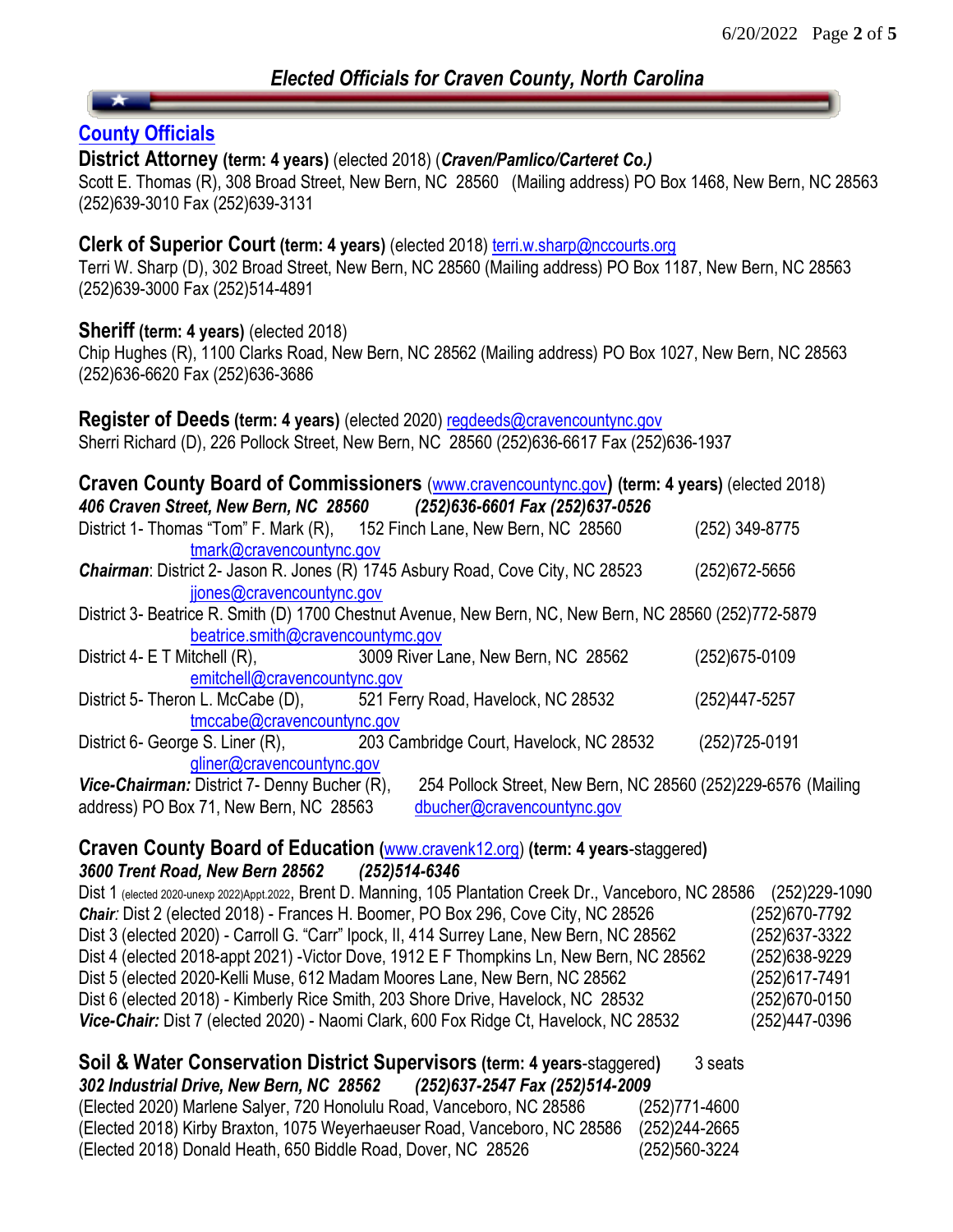# **Municipalities**

| <b>Town of Bridgeton</b><br>202 B. Street, PO Box 570, Bridgeton, NC 28519 (252)637-3697 www.bridgetonnc.net townofbridgeton@earthlink.net             |                                 |                 |
|--------------------------------------------------------------------------------------------------------------------------------------------------------|---------------------------------|-----------------|
| Mayor (term 2 years) (elected 2019)<br>Interim-John Chittick, 511 N B Street, PO Box 923, Bridgeton, NC 28519                                          | (252) 626-0079                  |                 |
|                                                                                                                                                        |                                 |                 |
| <b>Commissioner</b> (term 2 years) (elected 2019)<br>4 seats                                                                                           |                                 |                 |
| David Cuthrell, 100 W Hickory Street, PO Box 622, Bridgeton, NC 28519                                                                                  | (252) 229-9245                  |                 |
| Raymond B. Parker, Sr. 717 N A Street, PO Box 33 Bridgeton, NC 28519                                                                                   | (252)636-3749                   |                 |
| Keith L. Tyndall, 207 N A Street, PO Box 460, Bridgeton, NC 28519                                                                                      | (252) 229-5678                  |                 |
| Peggie Sue Wilson, 37 Eastern Shore Townhouses, Bridgeton, NC 28519                                                                                    | (252)229-9611                   |                 |
| <b>Town of Cove City</b>                                                                                                                               |                                 |                 |
| 204 S Main Street, PO Box 8, Cove City, NC 28523<br>$(252)633 - 1595$                                                                                  |                                 |                 |
| Mayor (term 4 years) (elected 2019)<br>Dred C. Mitchell, Jr., 109 N Main Street, PO Box 12, Cove City, NC 28523                                        | (252) 638-3070                  |                 |
|                                                                                                                                                        |                                 |                 |
| Aldermen (term 4 years) (elected 2019) 5 seats                                                                                                         |                                 |                 |
| Evelyn M. Brown, 518 Brown Avenue, Cove City, NC 28523                                                                                                 | (252) 636-0322                  |                 |
| Blenda Hargett, 632 Brown Avenue, PO Box 311 Cove City, NC 28523                                                                                       | (252)474-7257                   |                 |
| Barbara H. Jones, 536 Jones Street, PO Box 221, Cove City, NC 28523                                                                                    | (252)633-5881                   |                 |
| Linda H. McCoy, 143 Brown Avenue, Cove City, NC 28523                                                                                                  | (252) 229 - 7192                |                 |
| Roy D. McCoy, 302 S Main Street, Cove City, NC 28523                                                                                                   | (252)631-1935                   |                 |
| <b>Town of Dover</b><br>105 N Main Street, PO Box 128, Dover, NC 28526<br>(252)523-9610 mayor@townofdovernc.com<br>Mayor (term 2 years) (elected 2019) |                                 |                 |
| William R. Mitchell, Jr. 115 E. Gary Street, PO Box 124, Dover, NC 28526                                                                               | (252) 933-1607                  |                 |
| Aldermen (term 2 years) (elected 2019) 5 seats                                                                                                         |                                 |                 |
| Theodore R. Bright, 206 E Railroad Street, PO Box 85, Dover, NC 28526                                                                                  | (252) 268-2611                  |                 |
| Margaret Creel, 430 W Kornegay Street, PO Box 245, Dover, NC 28526                                                                                     | (252)560-0020                   |                 |
| Pamela J. Creel, 201 E Wilson Street, PO Box 67, Dover, NC 28526                                                                                       |                                 |                 |
| Gilbert Moore, 124 N West Street, Dover, NC 28526                                                                                                      | (252) 286-0282                  |                 |
| Charles Barrow (APPTD), 218 W Wilson Street, PO Box 248, Dover, NC 28526                                                                               | (252)527-4585                   |                 |
| <b>City Of Havelock</b>                                                                                                                                |                                 |                 |
| 1 Governmental Drive, PO Box 368, Havelock, NC 28532                                                                                                   | (252)444-6400 www.havelocknc.us |                 |
| Mayor (term 4 years) (elected 2017)                                                                                                                    |                                 |                 |
| William "Will" Lewis, Jr. 206 Forrest Hill Drive, Havelock, NC 28532                                                                                   |                                 | $(252)229-9300$ |
| <b>Commissioners</b> (term 4 years-staggered)<br>5 seats                                                                                               |                                 |                 |
| Seat 1 (Elected 2017) James "Jim" Kohr, 331 Miller Blvd, Havelock, NC 28532                                                                            |                                 | (252) 665-1446  |
| Seat 2 (Elected 2019) Daniel "Danny" Walsh, 706 Lee Drive, Havelock, NC 28532                                                                          |                                 | (252)447-5630   |
| Seat 3 (Elected 2017) Brenda Wilson, 712 Sermons Blvd., Havelock, NC 28532                                                                             |                                 | (252)447-8188   |
| Seat 4 (Elected 2019) Apptd Sept2020 Karen Lewis, 204 N Nunn St, Havelock, NC 28532                                                                    |                                 | (252)447-3094   |
| Seat 5 (Elected 2019) Joshua D. Kohr, 201 Shipman Road, D13, Havelock, NC 28532                                                                        |                                 | (252)665-5699   |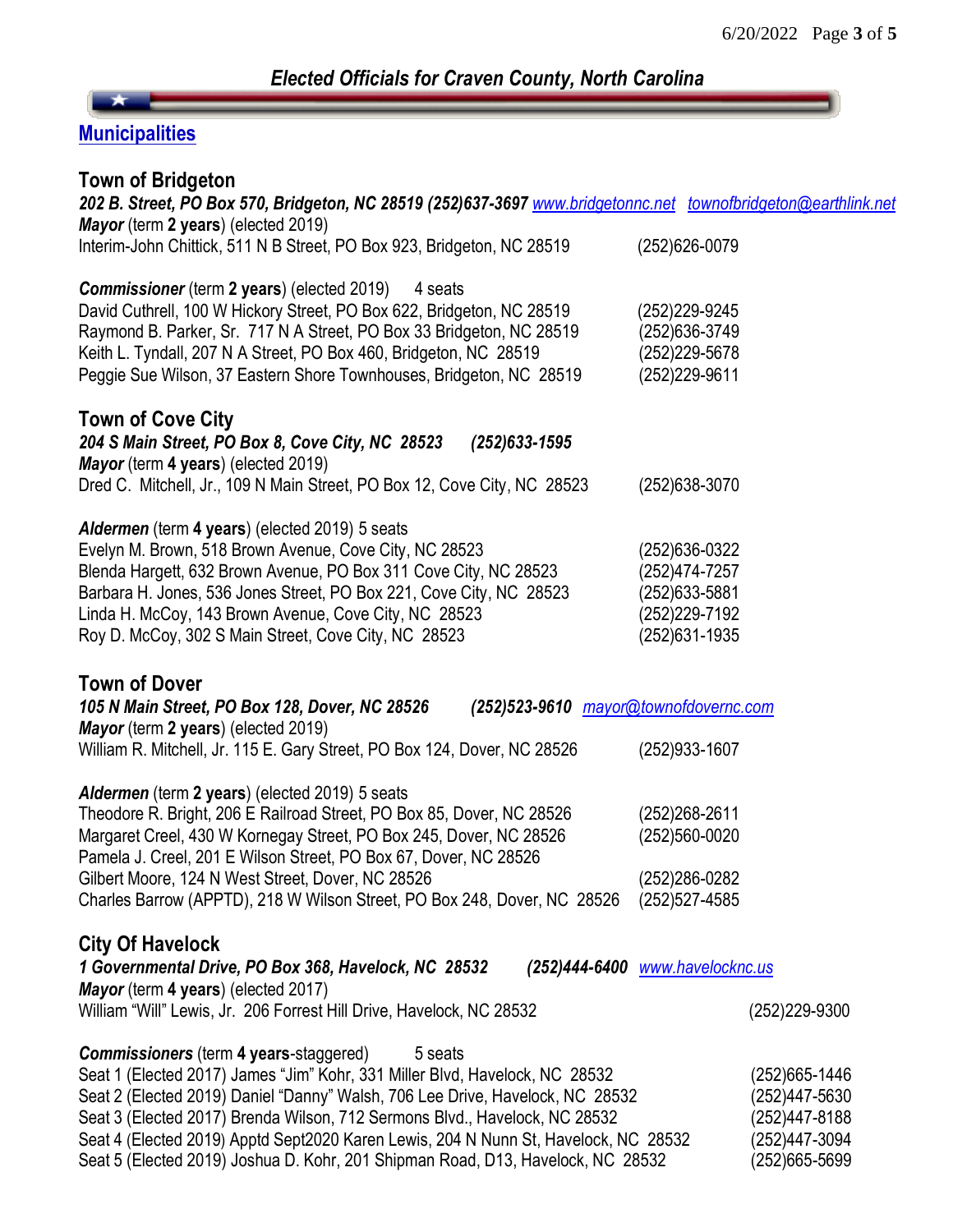| <b>Elected Officials for Craven County, North Carolina</b>                                                                                                                                                                                                                                                                                                                                                                                                                                |                                                                                                                                                                                                                                                              |  |  |  |
|-------------------------------------------------------------------------------------------------------------------------------------------------------------------------------------------------------------------------------------------------------------------------------------------------------------------------------------------------------------------------------------------------------------------------------------------------------------------------------------------|--------------------------------------------------------------------------------------------------------------------------------------------------------------------------------------------------------------------------------------------------------------|--|--|--|
|                                                                                                                                                                                                                                                                                                                                                                                                                                                                                           |                                                                                                                                                                                                                                                              |  |  |  |
| <b>City Of New Bern</b><br>300 Pollock Street, New Bern, NC 28560 (252)636-4000<br>Mayor (term 4 years) (elected 2017)<br>Dana Outlaw, 4921 Morton Road, New Bern, NC 28562 (252)633-1201                                                                                                                                                                                                                                                                                                 | www.newbern-nc.org<br>outlawd@newbernnc.gov                                                                                                                                                                                                                  |  |  |  |
| Aldermen (term 4 years) (elected 2021-22)<br>6 seats<br>Ward 1- Sabrina Bengel, 329 A Middle Street, New Bern, NC 28560<br>Ward 2- Jamesha Harris, 222 Monterey Circle, New Bern, NC 28562<br>Ward 3- Robert "Bobby" Aster, 200 Baden Court, New Bern, NC 28562<br>Ward 4- Johnnie Ray Kinsey, 824 Halifax Circle, New Bern, NC 28562<br>Ward 5- Barbara Best, 845 NC 55 HWY W, New Bern, NC 28562<br>Ward 6- Robert "Bob" Brinson-5012 Lakeshore Dr, New Bern, NC 28562                  | (252) 638-6780<br>bengels@neewbernnc.gov<br>(252) 622-2719<br>harrisj@newebernnc.gov<br>(252) 633-2197<br>asterb@newbernnc.gov<br>(252)638-5805<br>kinseyj2@newbernnc.gov<br>bestb@newbernnc.gov<br>(252)637-7419<br>(252)349-3444<br>brinsonb@newbernnc.gov |  |  |  |
| <b>Town of River Bend</b><br>45 Shoreline Drive, New Bern, NC 28562 (252)638-3870<br>www.riverbendnc.org<br>Mayor (term 4 years) (elected 2019)<br>John R. Kirkland, 118 Bowline Road, New Bern, NC 28562<br>(252)633-1363                                                                                                                                                                                                                                                                |                                                                                                                                                                                                                                                              |  |  |  |
| <b>Councilmen</b> (term 4 years-staggered)<br>5 seats<br>(Elected 2019-Unexp 2017) Donald E. Fogle, 107 Anchor Way, New Bern, NC 28562<br>(Elected 2019) Brian M Leonard, 106 Knotline Road, New Bern, NC 28562<br>(Elected 2019-Unexp 2021Appt.) Barbara Maurer, 300 Shoreline Dr., New Bern, NC 28562<br>(Elected 2019-Unexp 2017) Morris "Buddy" Sheffield, 288 Shoreline Dr., New Bern, NC 28562<br>(Elected 2017) Irving "Bud" Van Slyke, Jr. 323 Lakemere Drive, New Bern, NC 28562 | (252) 631-1397<br>(252) 636-0541<br>(252) 670-0757<br>(252) 288-2162<br>(252)634-9050                                                                                                                                                                        |  |  |  |
| <b>Town Of Trent Woods</b><br>912 Country Club Drive, Trent Woods, NC 28562 (252)637-9810 Fax (252)637-7088<br>Mayor (term 2 years) (elected 2019)<br>Charles "Chuck" F. Tyson, Jr. 4507 W Fairway Drive, New Bern, NC 28562                                                                                                                                                                                                                                                              | www.trentwoodsnc.org<br>(252)670-5230                                                                                                                                                                                                                        |  |  |  |
| <b>Commissioners</b> (term 2 years) (elected 2019) 3 seats<br>Billy "Bill" R. Joiner, 731 Circle Drive, New Bern, NC 28562<br>Daniel "Dan" E. Murphy, 2005 Grenville Court, New Bern, NC 28562<br>Michael "Shane" Turney, 5314 Hatcher Road, Trent Woods, NC 28562                                                                                                                                                                                                                        | (252)670-805<br>(252)636-0307<br>(252) 636-3607                                                                                                                                                                                                              |  |  |  |
| <b>Town of Vanceboro</b><br>7905 Main Street, PO Box 306, Vanceboro, NC 28586 (252)244-0919 Fax (252)244-1387 www.vanceboronc.com<br><b>Mayor</b> (term 4 years) (elected 2019)<br>Chad E. Braxton, 404 First Avenue, PO Box 754, Vanceboro, NC 28586                                                                                                                                                                                                                                     | (252) 244-2758                                                                                                                                                                                                                                               |  |  |  |
| <b>Aldermen</b> (term 4 years) (elected 2019) 5 seats<br>Steven Belrose, 201 White St, PO Box 152, Vanceboro, NC 28586<br>Donald K Cannon, 608 College Street, Vanceboro, NC 28586<br>Thad J. Jones, Jr., 318 Moore Street, PO Box 4, Vanceboro, NC 28586<br>Todd M. McMillan, 331 Second Avenue, Vanceboro, NC 28586<br>Dennis J. Smith, 262 Williams Lane, PO Box 349, Vanceboro, NC 28586                                                                                              | (252)244-0986<br>(252) 635-7068<br>(252)244-1579<br>(252)229-5361<br>(252)244-0597                                                                                                                                                                           |  |  |  |